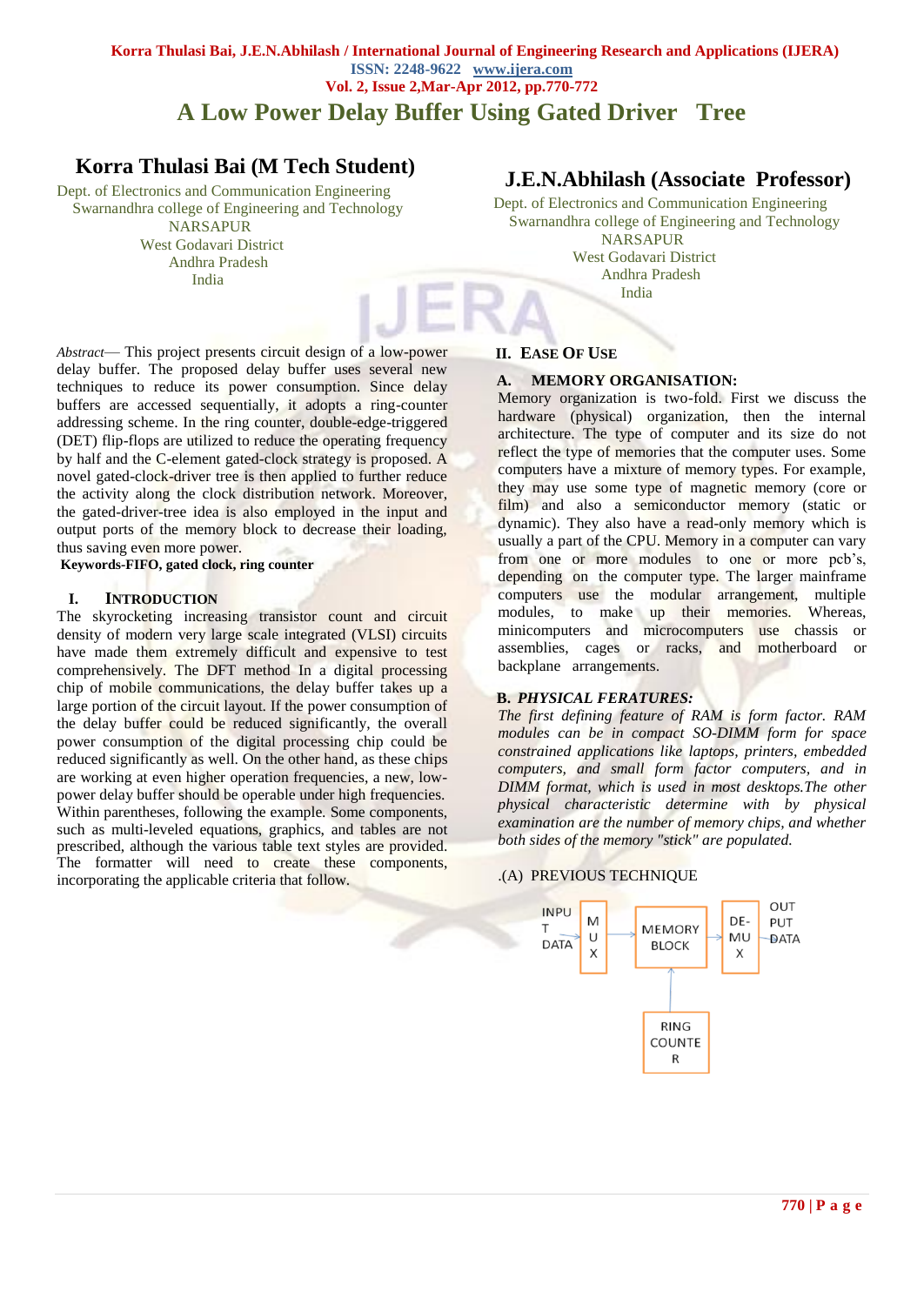### **Korra Thulasi Bai, J.E.N.Abhilash / International Journal of Engineering Research and Applications (IJERA) ISSN: 2248-9622 www.ijera.com**

## **Vol. 2, Issue 2,Mar-Apr 2012, pp.770-772**

Generally, multi inputs are fed to multiplexer and at a time single input is given to the memory block depends on selection line. In our project we are creating 256 rows and 8 columns RAM. Random-access memory (RAM) is a form of computer data storage. Today, it takes the form of integrated circuits that allow stored data to be accessed in any order (that is, at random). "Random" refers to the idea that any piece of data can be returned in a constant time, regardless of its physical location and whether it is related to the previous piece of data. A ring counter is a type of counter composed of a circular shift register. The output of the last shift register is fed to the input of the first register. There are two types of ring counters:

1.A straight ring counter or Over beck counter connects the output of the last shift register to the first shift register input and circulates a single one (or zero) bit around the ring.

2.A twisted ring counter (also called Johnson counter or Moebiu*s* counter) connects the complement of the output of the last shift register to its input and circulates a stream of one's followed by zeros around the ring.

#### **(B) PRESENT TECHNIQUE**



**Fig:** Gated Driver Tree

Mainly, it is used to synchronize the input data with memory. And it is used to eliminate loading effect.Derived from the same clock gating signals of the blocks that they drive. Thus, in a quad-tree clock distribution network, the "gate" signal of the th gate driver at the th level (CKE ) should be asserted when the active DET flip-flop .

DET :(Double edge triggered flip-flops: double-edgetriggered (DET) flip-flops are utilized to reduce the operating frequency by half The logic construction of a

double-edge-triggered (DET) flip-flop, which can receive input signal at two levels the clock, is analyzed and a new circuit design of CMOS DET In this paper, we propose to use double-edge-triggered (DET) flip-flops instead of traditional DFFs in the ring counter to halve the operating clock frequency. Double edge-triggered flipflops are becoming a popular technique for low-power designs since they effectively enable a halving of the clock frequency. Instead of clocked RS flip-flop we are using clock less Cgated elements. And, instead of single edge trigger flip-flop, we are going to use Double edge triggered flip-flops.

# **(C) APPLICATIONS AND ADVANTAGES**

- 1. D.S.P processors
- 2. FPGA
- 3. SYSTEM ALU
- 4. Low power consumption
- 5. Less loading effect
- 6. Occupies less area to implement practically.

## **(D) Conclusion**

Finally, I was conclude in this paper, I have developed a memory with low power and area delay buffer by using VHDL coding and related synthesis reports.